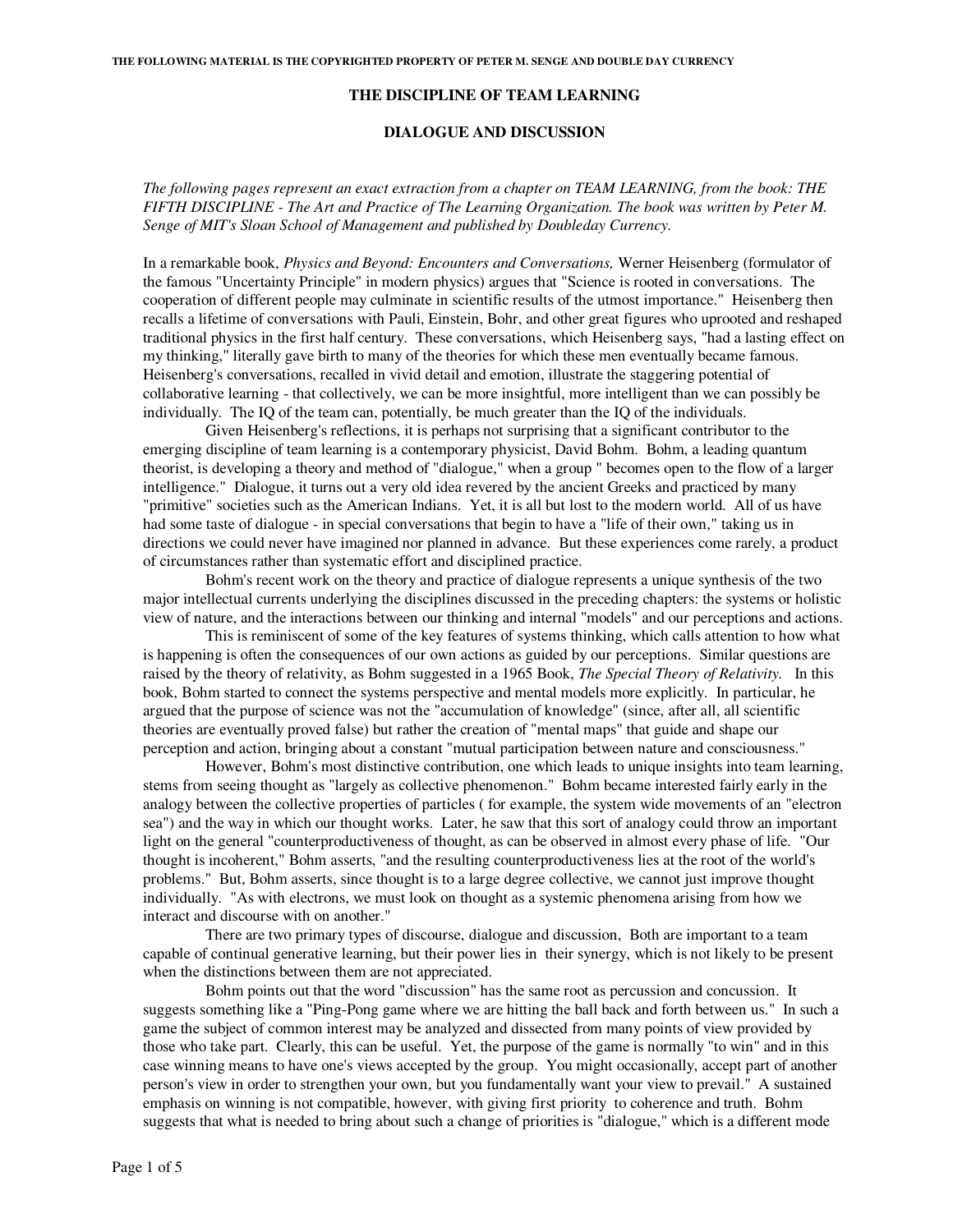#### **THE FOLLOWING MATERIAL IS THE COPYRIGHTED PROPERTY OF PETER M. SENGE AND DOUBLE DAY CURRENCY**

of communication.

By contrast with discussion, the word "dialog" comes from the Greek *dialogos. Dia* means through. *Logos* means the word, or more broadly, the meaning. Bohm suggests that the original meaning of dialogue was the "meaning passing or moving through ... a free flow of meaning between people, in the sense of a stream that flows between two banks." In dialogue, Bohm contends, a group accesses a larger "pool of common meaning," which cannot be accessed individually. "The whole organizes the parts," rather than trying to pull the parts into a whole.

The purpose of a dialogue is to go beyond any one individual's understanding. "We are not trying to win in a dialogue. We all win if we do it right." In dialogue, individuals gain insight that could simply could not be achieved individually. "A new kind of mind begins to come into being which is based on the development of a common meaning, which is capable of constant development and change."

In dialogue, a group explores complex difficult issues from many points of view. Individuals suspend their assumptions but they communicate their assumptions freely. The result is a free exploration that brings to the surface the full depth of people's experience and thought, and yet can move beyond their individual views.

"The purpose of dialogue," Bohm suggests, "is to reveal the incoherence in our thought." There are three types of incoherence. "Thought denies that it is participative." Thought stops tracking reality and "just goes, like a program." And thought establishes it own standard of reference for fixing problems, problems which it contributed to creating in the first place.

To illustrate, consider prejudice. Once a person begins to accept a stereotype of a particular group, that "thought" becomes an active agent, "participating" in shaping how he or she interacts with another person who falls into that stereotyped class. In turn, the tone of their interaction influences the other person's behavior. The prejudiced person can't see how his prejudice shapes what he "sees" and how he acts. In some sense, if he did, he would no longer be prejudiced. To operate, the "thought" of prejudice must remain hidden to its holder.

"Thought *presents* itself (stands in front) of us and pretends that it does not *represent*.." We are like actors who forget they are playing a role. We become trapped in the theater of our thoughts (the words "theater" and "theory" have the same root - *theoria -* "to look at"). This is when thought starts, in Bohm's words, to become "incoherent." "Reality may change but the theater continues." We operate in the theater, defining problems, taking actions, "solving problems," losing touch with the larger reality from which the theater is generated.

Dialogue is a way of helping people to "see the representative and participatory nature of thought [and] ... to become sensitive to and make it safe to acknowledge the incoherence in our thought." *In dialog people become observers of their own thinking.*

What they observe is that their thinking is active. For example, when a conflict surfaces in a dialogue people are likely to realize that there is a tension, but the tension arises, literally, from our thoughts. People will say," It is our thoughts and the way we hold on to them that are in conflict, not us." Once people see the participatory nature of their thought, they begin to separate themselves from their thought. They begin to take a more creative, less reactive, stance toward thought.

People in dialogue also begin to observe the collective nature of thought. Bohm says that "Most thought is collective in origin. Each individual does something with it," but it originates collectively by and large. "Language, for example, is entirely collective," says Bohm. "And without language, thought as we know it couldn't be there." Most of the assumptions we hold were acquired from the pool of culturally accepted assumptions. Few of us learn truly to "think for ourselves." He or she who does is sure, as Emerson said long ago, "to be misunderstood."

They also begin to observe the difference between "thinking" as an ongoing process as distinct from "thoughts," the results of that process. This is very important, according to Bohm, to begin correcting the incoherence in our thinking.

If collective thinking is an ongoing stream, "thoughts" are like leaves floating on the surface that wash up on the banks. We gather in the leaves, which we experience as "thoughts." We misperceive the thoughts as our own, because we fail to see the stream of collective thinking from which they arise.

In dialog, people begin to see the stream that flows between the banks. They begin to "participate in this pool of common meaning, which is capable of constant development and change." Bohm believes that our normal processes of thought are like "a course net that gathers in only the coarsest elements of the stream. In dialogue, a "kind of sensitivity" develops that goes beyond what we normally recognize as thinking. This sensitivity is "a fine net" capable of gathering in the subtle meanings in the flow of thinking. Bohm believes this sensitivity lies at the root of real intelligence.

So, according to Bohm, collective learning is not only possible but vital to realize the potentials of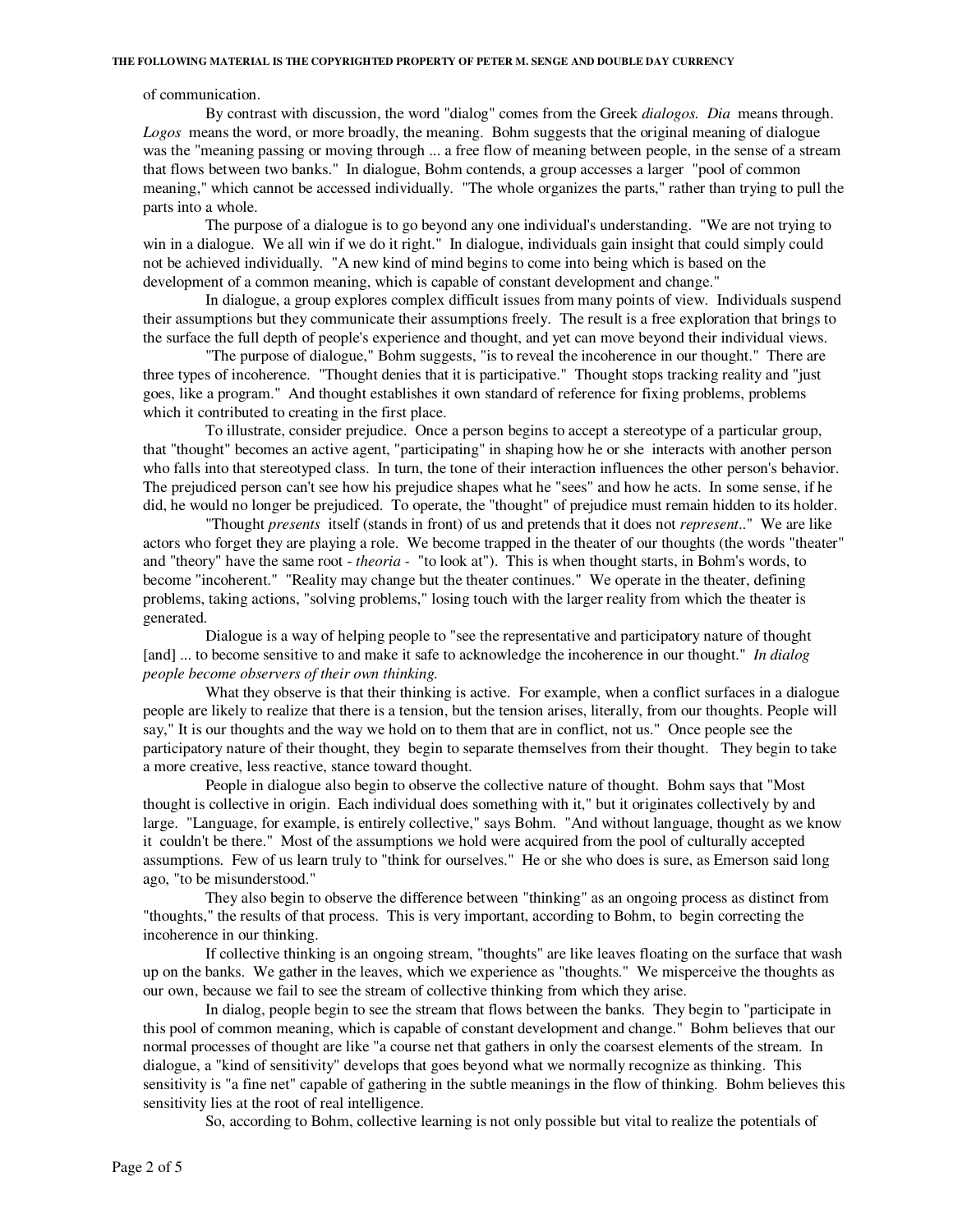human intelligence. "Through dialogue people can help each other to become aware of the incoherence in each other's thoughts, and in this way the collective thought becomes more and more coherent [from the Latin *cohaerere* - "hanging together"]. It is difficult to give a simple definition of coherence, beyond saying that one may sense it as order, consistency, beauty, or harmony.

The main point, however, is not to strive for some abstract ideal of coherence. It is rather for all the participants to work together to become sensitive to all the possible forms of *incoherence*. Incoherence may be indicated by contradictions and confusion but more basically it is seen by the fact that our thinking is producing consequences that we don't really want.

Bohm identifies three basic conditions that are necessary for the dialogue:

- 1. all participants must "suspend" their assumptions, literally to hold them "as if suspended ";
- 2. all participants must regard one another as colleagues;
- 3. there must be a "facilitator" who "holds the context" of dialogue.

These conditions contribute to allowing the "free flow of meaning" to pass through a group, by diminishing resistance to the flow. Just as resistance in an electrical circuit causes the flow of current to generate heat (wasted energy), so does the normal functioning of a group dissipate energy. In dialogue there is "cool energy, like a superconductor." "Hot topics," subjects that would otherwise become sources of emotional discord and fractiousness become discussable. Even more, they become windows to deeper insights.

*Suspending Assumptions.* To "suspend" one's assumptions means to hold them, "as it were, 'hanging in front of you,' constantly accessible to questioning and observation." This does not mean throwing out our assumptions, suppressing them, or avoiding their expression. Nor, in any way, does it say that having opinions is "bad," or that we should eliminate subjectivism. Rather, it means being aware of our assumptions and holding them up for examination. This cannot be done if we are unaware of our assumptions, or unaware that our views are based on *assumptions,* rather than incontrovertible fact.

Bohm argues that once an individual "digs in his or her heels" and decides "this is the way it is," the flow of dialogue is blocked. This requires operating on the "knife edge," as Bohm puts it, because "the mind wants to keep moving away from suspending assumptions ... to adopting non-negotiable and rigid opinions which we feel compelled to defend."

For example, in a recent dialog session involving a top management team of a highly successful technology company. (reported in detail below), people perceived a deep "split" in the organization between R&D and everyone else, a split due to R&D's exalted role at the company. This split had its roots in the firm's history of a string of dramatic product innovations over the past thirty years, literally pioneering several dramatic new products that in turn became industry standards. Product innovation was the cornerstone of the firm's reputation in the marketplace. Thus, no one felt able to talk about the "split", even though it was creating many problems. To do so might have challenged the long-cherished value of technology leadership and of giving highly creative engineers the autonomy to pursue their product visions. Moreover, the number-two person in R&D was in the meeting.

When the condition of "suspending all assumptions" was discussed , the head of marketing asked, "*All* assumptions?" When he received an affirmative answer, he looked perplexed. Later, as the session continued, he acknowledged that he held the assumption that R&D saw itself as the "keeper of the flame" for the organization, and that he further assumed that this made them unapproachable regarding market information that might influence product development. This led to the R&D manager responding that he too assumed that others saw him in this light, and that, to everyone's surprise, he felt that this assumption limited his and the R&D organization's effectiveness. Both shared these assumptions *as assumptions*, not proven fact. As a result, the ensuing dialogue opened up into a dramatic exploration of views that was unprecedented in its candor and its strategy implications.

"Suspending assumptions" is a lot like seeing "leaps of abstraction" and "inquiring into the reasoning behind the abstraction," basic reflection and inquiry skills developed in Chapter 110. "Mental Models." But in dialogue, suspending assumptions must be done collectively. The team's discipline of holding assumptions "suspended" allowed the team members to see their own assumptions more clearly because they could be held up and contrasted with each other's assumptions. Suspending assumptions is difficult, Bohm maintains, because of "the very nature of thought. Thought continually deludes us into a view that 'this is the way it is.'" The team discipline of suspending assumptions is an antidote to that delusion.

*Seeing Each Other as Colleagues.* Dialogue can occur only when a group of people see each other as colleagues in mutual quest for deeper insight and clarity. Thinking of each other as colleagues is important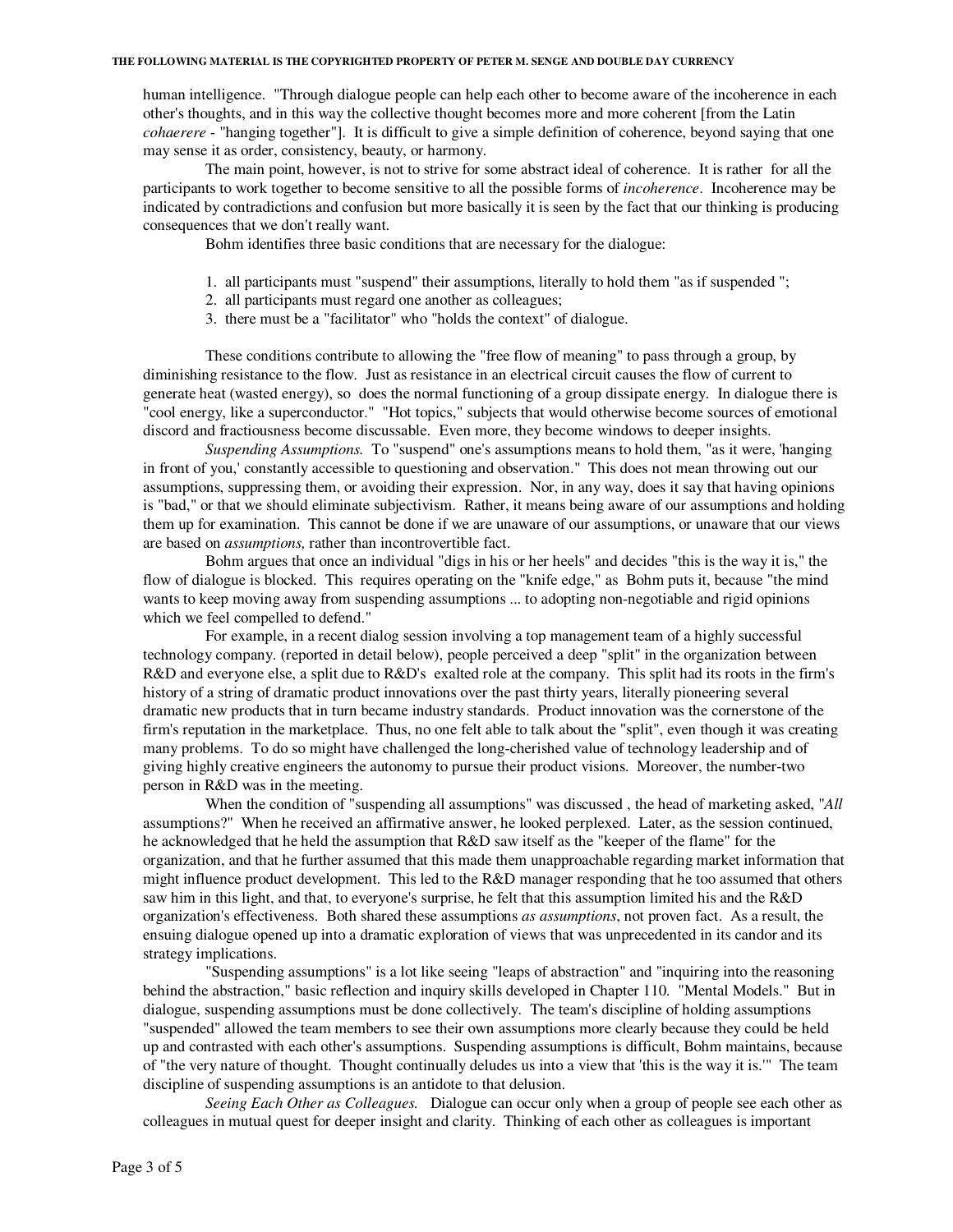# **THE FOLLOWING MATERIAL IS THE COPYRIGHTED PROPERTY OF PETER M. SENGE AND DOUBLE DAY CURRENCY** because thought is participative. The conscious act of thinking of each other as colleagues contributes toward interacting as colleagues. This may sound simple, but it can make a profound difference.

Seeing each other as colleagues is critical to establish a positive tone and to offset the vulnerability that dialogue brings. In dialogue people actually feel as if they are building something, a new deeper understanding. Seeing each other as colleagues and friends, while it may sound simple, proves to be extremely important. We talk differently with friends from the way we do with people who are not friends. Interestingly, as dialogue develops, team members will find this feeling of friendship developing even towards others with whom they do not have much in common. What is necessary going in is the *willingness* to consider each other as colleagues. In addition, there is a certain vulnerability to holding assumptions in suspension. Treating each other as colleagues acknowledges the mutual risk and establishes the sense of safety in facing the risk.

Colleagueship does not mean that you need to agree or share the same views. On the contrary, the real power of seeing each other as colleagues comes into play when there are differences of view. It is easy to feel collegial when everyone agrees. When there are significant disagreements, it is more difficult. But the payoff is also much greater. Choosing to view "adversaries "as "colleagues with different views" has the greatest benefits.

Bohm has expressed doubts about the possibility of dialogue in organizations because of the condition of colleagueship: "Hierarchy is antithetical to dialog, and it is difficult to escape hierarchy in organizations." He asks: "Can those in authority really 'level' with those in subordinate positions?" Such questions have several operational implications for organizational teams. First, everyone involved must truly *want* the benefits of dialogue more than he wants to hold onto the privileges of rank. If one person is used to having his view prevail because he is the most senior person, then that privilege must be surrendered in dialogue. If one person is used to withholding his views because he is more junior, then that security of nondisclosure must also be surrendered. Fear and judgement must give way. Dialogue is "playful"; it requires the willingness to play with new ideas, to examine them and test them. As soon as we become overly concerned with "who said what," or "not saying something stupid," the playfulness will evaporate.

These conditions cannot be taken lightly, but we have found many organizational teams consistently up to the challenge if everyone knows what is expected of him in advance. Deep down, there is a longing for dialogue, especially when focused on issues of the utmost importance to us. But that doesn't mean dialogue is always possible in organizations. If all participants are not willing to live by the conditions of suspending assumptions and colleagueship, dialogue will not be possible.

*A Facilitator Who "Holds the Context" of Dialogue.* In the absence of a skilled facilitator, our habits of thought continually pull us toward discussion and away from dialogue. This is especially true in the early stages of developing dialogue as a team discipline. We take what "presents itself" in our thoughts as literal, rather than as a representation. We believe in our views and want them to prevail. We are worried about suspending our assumptions publicly. We may even be uncertain if it is psychologically safe to suspend "all assumptions" - "After all, aren't there some assumptions that I must hold on to or lose my sense of identify?"

The facilitator of a dialogue session carries out many of the basic duties of a good "process facilitator." These functions include helping people maintain ownership of the process and the outcomes - we are responsible for what is happening. If people start to harbor reservations that "so and so" won't let us talk about this, that constitutes an assumption not held in suspension. The facilitator also must keep the dialogue moving. If any one individual should start to divert the process to a discussion when a discussion is not actually called for, this needs to be identified, and the group asked whether the conditions for dialogue are continuing to be met. The facilitator always walks a careful line between knowledgeable and helpful in the process at hand, and yet not taking on the "expert" or "doctor" mantle that would shift attention away from the members of the team, and their ideas and responsibility.

But, in dialogue the facilitator also does something more. His understanding of dialogue allows him to influence the flow of development simply through participating. For example, after someone has made an observation, the facilitator may say, " But the opposite may be true." Beyond such reminders of the conditions for dialogue, the facilitator's participation demonstrates dialogue. The artistry of dialogue lies in experiencing the flow of meaning and seeing the one thing that needs to be said now. Like the Quakers, who enjoin members to say not simply whatever pops into their heads but only those thoughts that are compelling and which causes the speaker to *quake* at each point in time. This deepens others' appreciation of dialogue more than any abstract explanation can ever do.

As teams develop experience and skill in dialogue, the role of the facilitator becomes less crucial and he or she can gradually become just one of the participants. Dialogue emerges from the "leaderless" group once the team members have developed their skill and understanding. In societies where dialogue is an ongoing discipline, there usually are no appointed facilitators. For example, many American Indian tribes cultivated